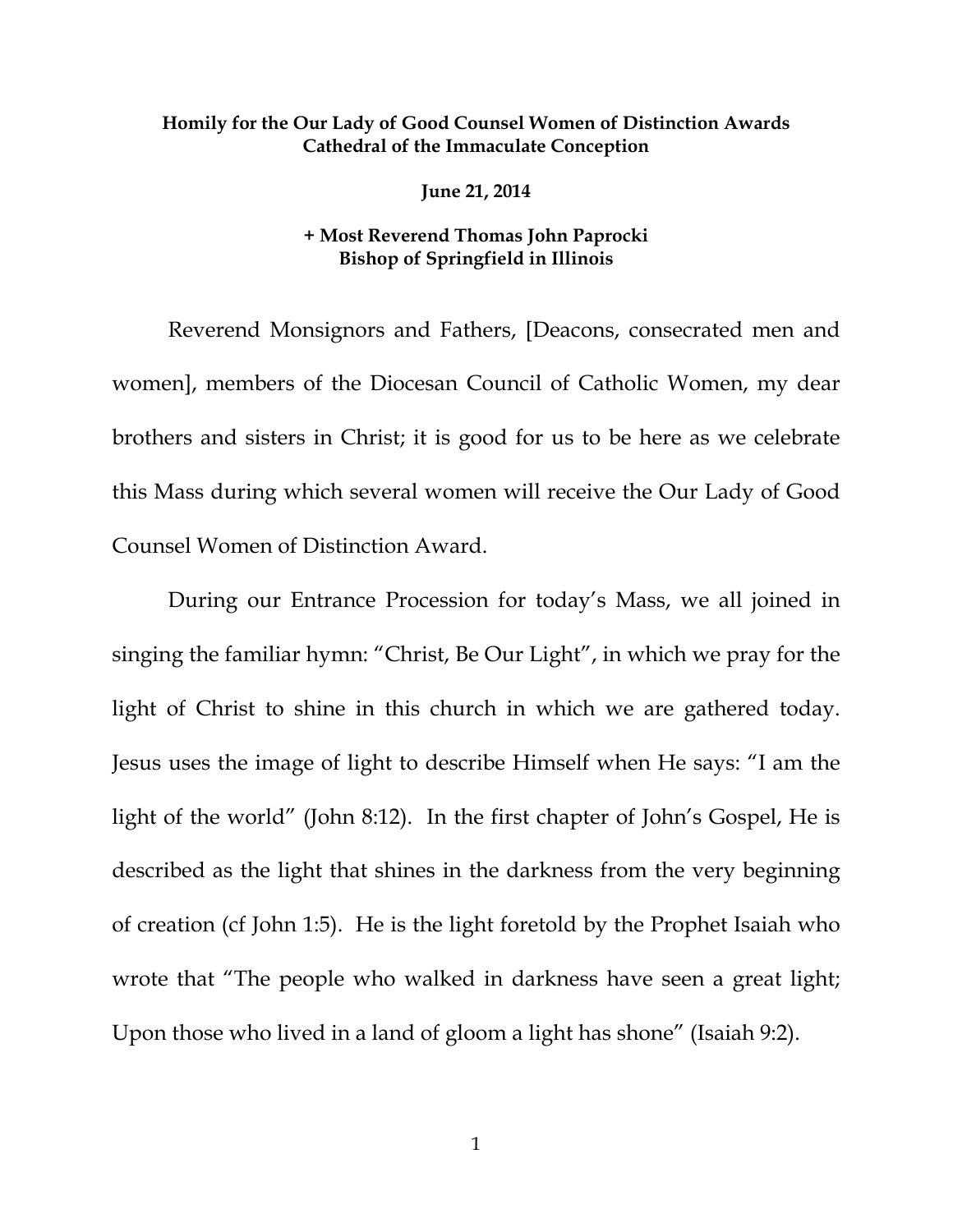This theme of light used to describe Christ finds a visible manifestation inside of virtually every Catholic church in the form of candles. At a very minimum, each altar is adorned with candles which are lit during the Mass. It is also common to have votive candles placed in various devotional areas of a church, as you can see here in the three shrines on the north wall of the Cathedral. The presence of light reminds us of our nearness to Christ, especially here in the Church where we come to draw close to His light through our participation in the sacraments and in our prayers.

 The Scriptures do not limit this theme of light just to Christ, but extends it to each of us as well. In Matthew's Gospel, Jesus tells us: "You are the light of the world" (Matthew 5:14). This passage might sound contradictory, for Jesus had said to His disciples that *He* was the light of the world. How then, can He say that *we* are also the light of the world? The answer to that question can be found in the refrain to our opening hymn where we pray: "Christ, be our light, shine in our hearts, shrine through the darkness."

 The light which comes from us should have its source in the light of Christ dwelling within each one of us. Jesus tells His disciples how to let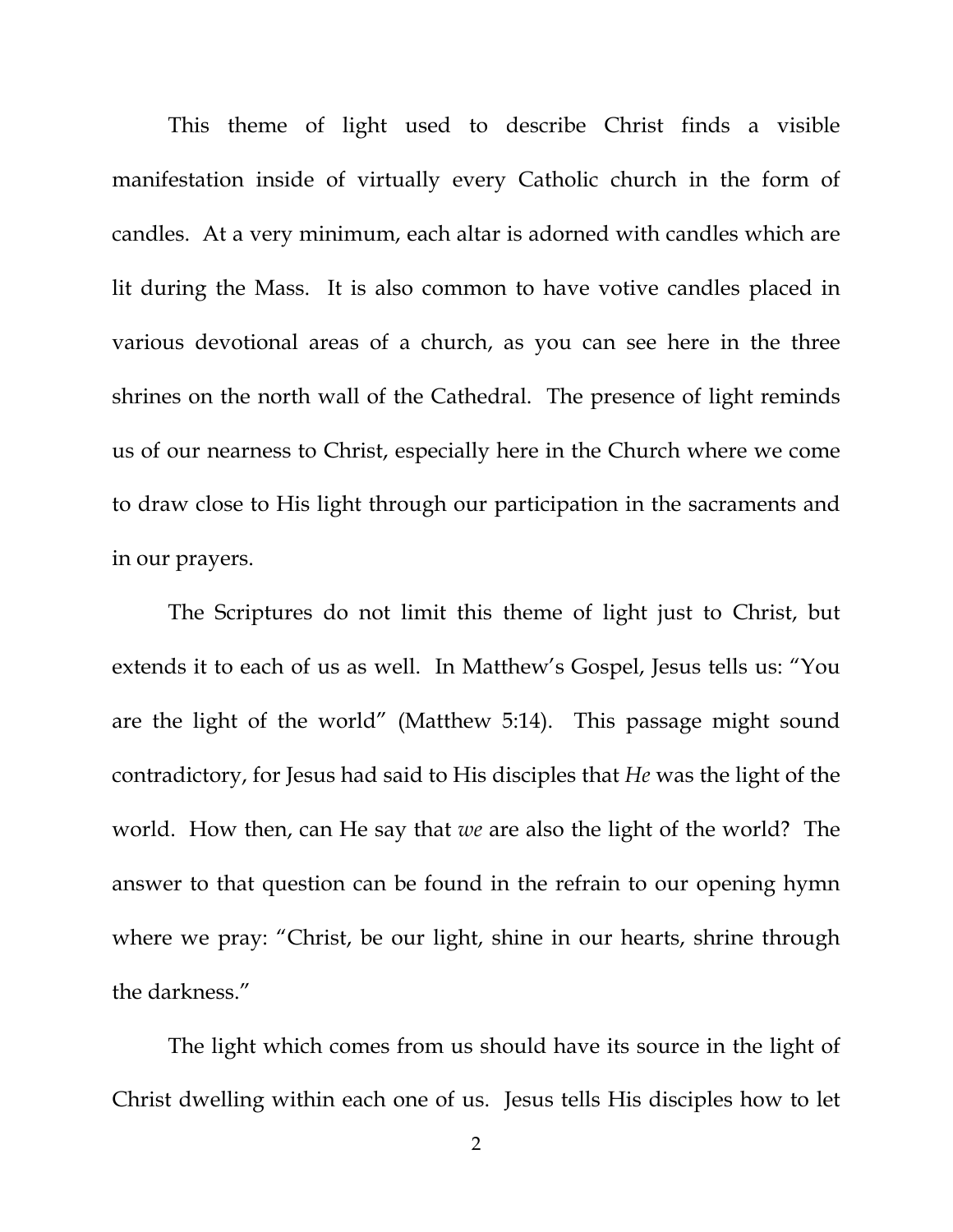that light shine when He said: "your light must shine before others, that they may see your good deeds and glorify your heavenly Father" (Matthew 5:16). Doing good deeds, then, is an important way by which we let His light shine through us to bring light to the darkness in the world.

 In our readings for today's Mass, we hear of the importance of following the commandments as signs that we are children of God. By living a Christian way of life patterned after the commandments, the light of Christ shines through us so that we can be recognized as truly being His followers. The good deeds which Jesus encourages us to undertake are signs of our obedience to those commandments and it is thus by following them that His light is able to shine through our lives for others to see and so be drawn into the love of God which is at the root of all of our actions.

 At this Mass, we gather to recognize several women who have been obedient to the double commandment of love of God and neighbor. The light of Christ shining in them has been noticed by those who have recommended them to receive an award for being a woman of distinction in their parishes. While these women may receive special recognition today by being named, it is not ultimately to them that the praise belongs. To focus just on ourselves individually would be to forget that it is His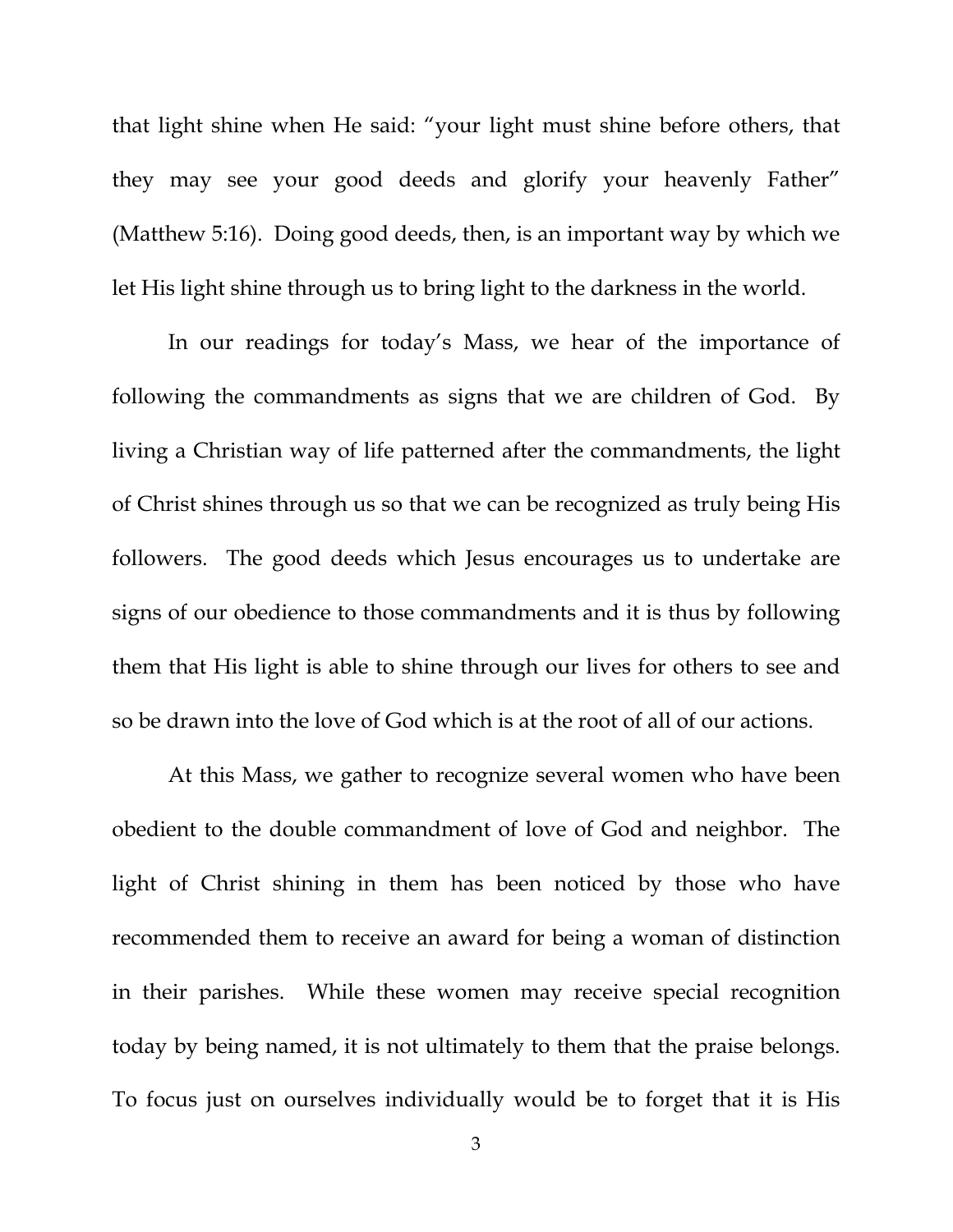light, and not our own, that we seek to share with the world and so invite people to give praise to Him for the good work that He has done through us.

In this regard, we look to the example of the Blessed Virgin Mary as the perfect model. After her cousin, Elizabeth, tells her that she is "most blessed among women" (Luke 1:42), Mary responds with a hymn of praise to God in her *Magnificat*. This beautiful prayer captures the humble attitude that she had in response to the great honor bestowed upon her in being chosen to be the mother of the Savior. Instead of accepting the praise given to her by Elizabeth as her own, she directs all of the glory to God as she says: "My soul proclaims the greatness of the Lord; my spirit rejoices in God my savior" (Luke 1:46-47). She is fully aware that this is not about her, but about the God who "has done great things" (Luke 1:49) for her. Her part was to say 'yes' to God's will in her life, a 'yes' that would benefit all of humanity, for it was through that 'yes' that salvation entered into the world.

This must be our attitude as well on an occasion such as this one. The honor and glory belongs to God alone for all of the contributions of our honorees, but we rejoice in the fact that they have said 'yes' to God's